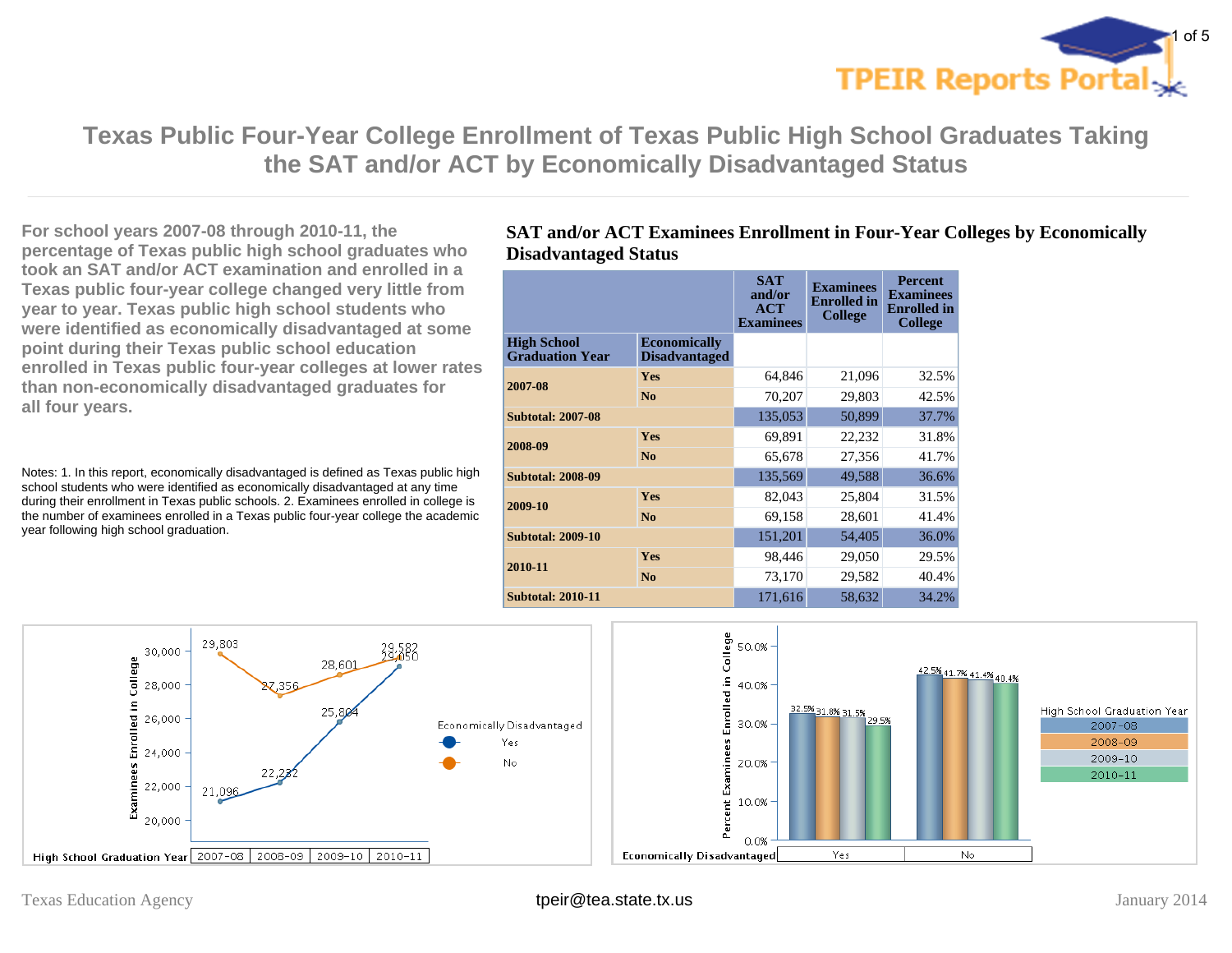

**Texas Public Four-Year College Enrollment of Texas Public High School Graduates Taking the SAT and/or ACT by Economically Disadvantaged Status**

**For school year 2010-11, the number of SAT and/or ACT examinees and the number of SAT and/or ACT examinees scoring at or above criterion increased from the prior year for both economically disadvantaged and non-economically disadvantaged. However, the percent scoring at or above criterion remained nearly constant for both economically disadvantaged and noneconomically disadvantaged examinees.**

Note: In this report, economically disadvantaged is defined as Texas public high school students who were identified as economically disadvantaged at any time during their enrollment in Texas public schools.

### **SAT and/or ACT Results by Economically Disadvantaged Status**

|                                              |                                             | <b>SAT</b><br>and/or<br>ACT<br><b>Examinees</b> | <b>Examinees</b><br><b>Scoring At</b><br>or Above<br><b>Criterion</b> | <b>Percent</b><br><b>Scoring</b><br>At or<br><b>Above</b><br><b>Criterion</b> |
|----------------------------------------------|---------------------------------------------|-------------------------------------------------|-----------------------------------------------------------------------|-------------------------------------------------------------------------------|
| <b>High School</b><br><b>Graduation Year</b> | <b>Economically</b><br><b>Disadvantaged</b> |                                                 |                                                                       |                                                                               |
| 2007-08                                      | <b>Yes</b>                                  | 64,846                                          | 8,279                                                                 | 12.8%                                                                         |
|                                              | No                                          | 70,207                                          | 29,234                                                                | 41.6%                                                                         |
| <b>Subtotal: 2007-08</b>                     |                                             | 135,053                                         | 37,513                                                                | 27.8%                                                                         |
| 2008-09                                      | <b>Yes</b>                                  | 69,891                                          | 8,876                                                                 | 12.7%                                                                         |
|                                              | No                                          | 65,678                                          | 27,972                                                                | 42.6%                                                                         |
| <b>Subtotal: 2008-09</b>                     |                                             | 135,569                                         | 36,848                                                                | 27.2%                                                                         |
| 2009-10                                      | Yes                                         | 82,043                                          | 10,321                                                                | 12.6%                                                                         |
|                                              | No                                          | 69,158                                          | 30,361                                                                | 43.9%                                                                         |
| <b>Subtotal: 2009-10</b>                     |                                             | 151,201                                         | 40,682                                                                | 26.9%                                                                         |
| 2010-11                                      | <b>Yes</b>                                  | 98,446                                          | 12,182                                                                | 12.4%                                                                         |
|                                              | N <sub>0</sub>                              | 73,170                                          | 31,890                                                                | 43.6%                                                                         |
| <b>Subtotal: 2010-11</b>                     |                                             | 171,616                                         | 44,072                                                                | 25.7%                                                                         |



Texas Education Agency **their@tea.state.tx.us** their the state of the state of the state of the state of the state of the state of the state of the state of the state of the state of the state of the state of the state of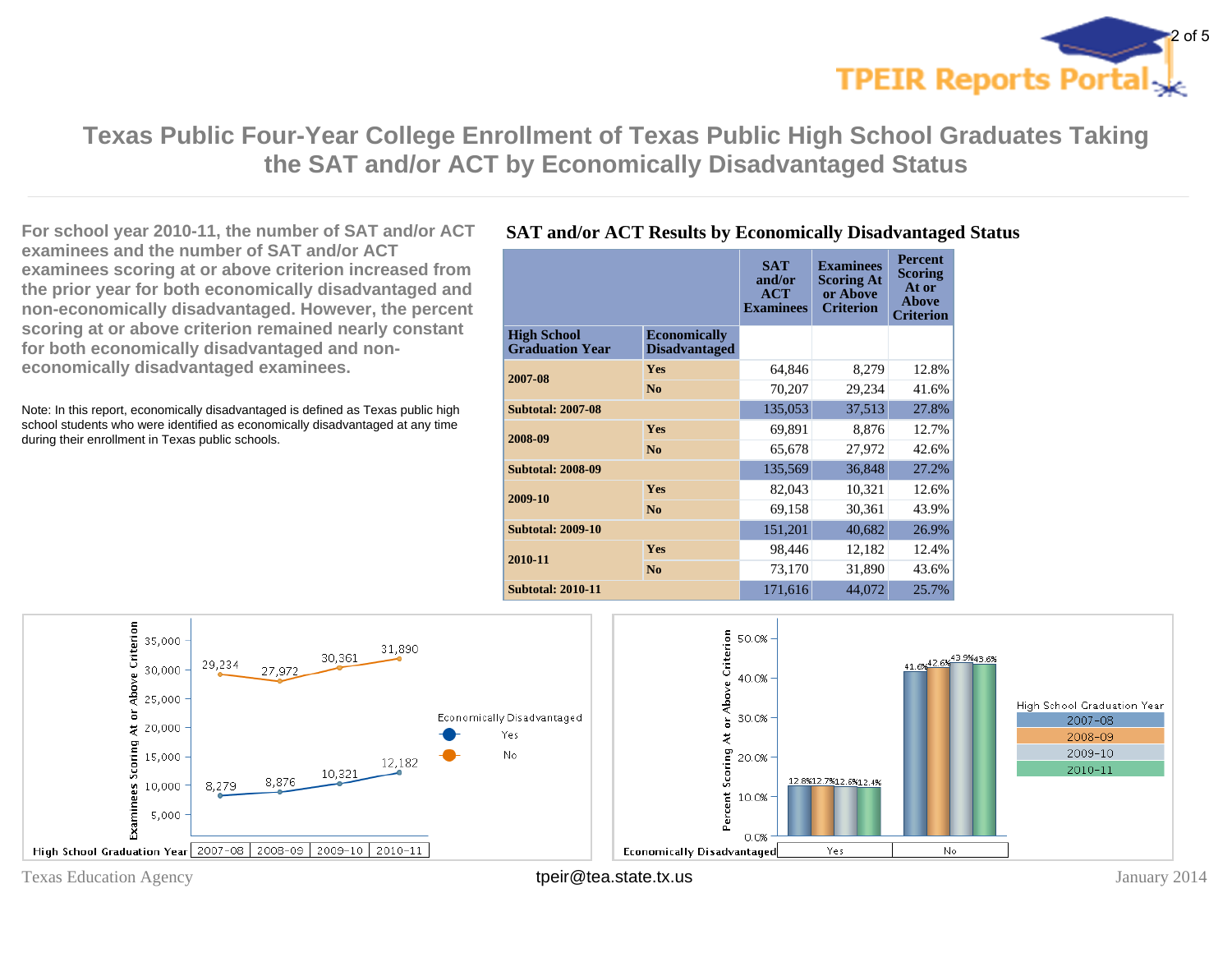

# **Texas Public Four-Year College Enrollment of Texas Public High School Graduates Taking the SAT and/or ACT by Economically Disadvantaged Status**

| <b>Purpose</b> | This report provides information on student enrollment in Texas public four-year colleges within one academic<br>year following high school graduation for Texas public high school graduates who took the SAT and/or ACT<br>college admission tests. For specific high school graduation years, it displays test participation, number of<br>examinees scoring at or above test criteria, and college enrollment by economically disadvantaged status.<br>For in-depth information on statewide participation and performance results on the SAT and ACT tests, see<br>the Texas Education Agency (TEA) Accountability Research annual reports on college admissions testing of<br>graduating seniors in Texas public schools at http://www.tea.state.tx.us/acctres/sat_act_index.html.<br>In this report, the number of SAT and/or ACT test examinees and the number of examinees scoring at or<br>above criterion may be different than the numbers reported in the aforementioned annual report on college<br>admissions testing because this report only considers SAT/ACT exam records which have a state of Texas<br>assigned student identifier and therefore can be categorized as either ever-economically disadvantaged or not<br>ever-economically disadvantaged. |
|----------------|-------------------------------------------------------------------------------------------------------------------------------------------------------------------------------------------------------------------------------------------------------------------------------------------------------------------------------------------------------------------------------------------------------------------------------------------------------------------------------------------------------------------------------------------------------------------------------------------------------------------------------------------------------------------------------------------------------------------------------------------------------------------------------------------------------------------------------------------------------------------------------------------------------------------------------------------------------------------------------------------------------------------------------------------------------------------------------------------------------------------------------------------------------------------------------------------------------------------------------------------------------------------------------|
| Data Sources   | Data in this report come from the Texas Public Education Information Management System (PEIMS), the<br>Texas Higher Education Coordinating Board (THECB), the College Board, and ACT, Inc.<br>High school graduate data used for this report come from PEIMS.<br>The College Board provides TEA with annual examination results information for Texas public high school<br>SAT examinees. Similarly, ACT, Inc. provides TEA with annual examination results for Texas public high<br>school ACT examinees. Students may take the SAT and ACT examinations more than once, but TEA receives<br>and reports only one of the examinees' test results.<br>College enrollment data consist of THECB enrollment data in Texas public four-year higher education<br>institutions.<br>For information about THECB: http://www.thecb.state.tx.us/<br>For information about PEIMS: http://www.tea.state.tx.us/index4.aspx?id=3012                                                                                                                                                                                                                                                                                                                                                      |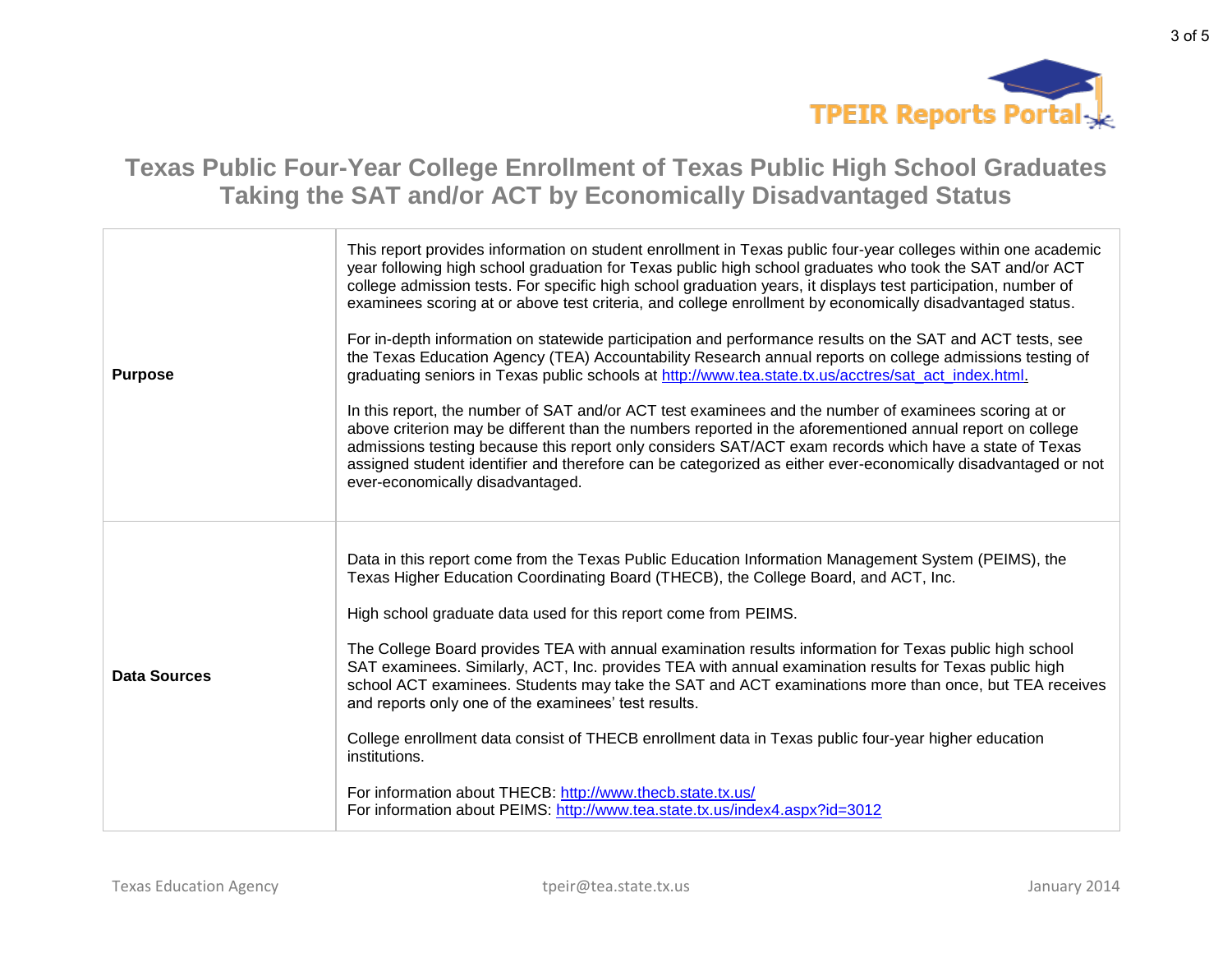

# **Texas Public Four-Year College Enrollment of Texas Public High School Graduates Taking the SAT and/or ACT by Economically Disadvantaged Status**

|                                          | Note: Data used in this report represent only Texas public four-year colleges and do not include out-of-state or<br>Texas public two-year or Texas private higher education institutions.                                                                                                                                                                                                                                                        |  |  |
|------------------------------------------|--------------------------------------------------------------------------------------------------------------------------------------------------------------------------------------------------------------------------------------------------------------------------------------------------------------------------------------------------------------------------------------------------------------------------------------------------|--|--|
| <b>Data Elements</b>                     |                                                                                                                                                                                                                                                                                                                                                                                                                                                  |  |  |
| <b>High School Graduates</b>             | Students reported as graduating from a Texas public school through the Texas Public Education Information<br>Management System (PEIMS). Students graduating from the Texas School for the Deaf, the Texas School for<br>the Blind and Visually Impaired, and Texas Youth Commission schools are not included.                                                                                                                                    |  |  |
| <b>Economically Disadvantaged</b>        | Indicates whether the high school graduate was ever identified as being economically disadvantaged at<br>anytime during his/her Texas public school enrollment.                                                                                                                                                                                                                                                                                  |  |  |
| SAT and/or ACT Test<br>Examinees         | The number of Texas public high school graduates taking either the SAT and/or the ACT exam. Students<br>taking more than one exam in the same district are counted only once. This count only includes student<br>SAT/ACT exam records which were matched to state of Texas assigned student identifiers and includes only<br>those exam results received by the Texas Education Agency no later than the high school graduation school<br>year. |  |  |
| <b>Examinees Enrolled in College</b>     | The number of Texas public high school graduates enrolled in a Texas public four-year institution of higher<br>education the academic year immediately following high school graduation and who took an SAT and/or ACT<br>exam. Students enrolled in multiple colleges during the same academic year are counted only once.                                                                                                                      |  |  |
| Percent Examinees Enrolled in<br>College | Calculated as the number of SAT and/or ACT examinees enrolled in a Texas public four-year college divided<br>by the total number of SAT and/or ACT examinees.                                                                                                                                                                                                                                                                                    |  |  |